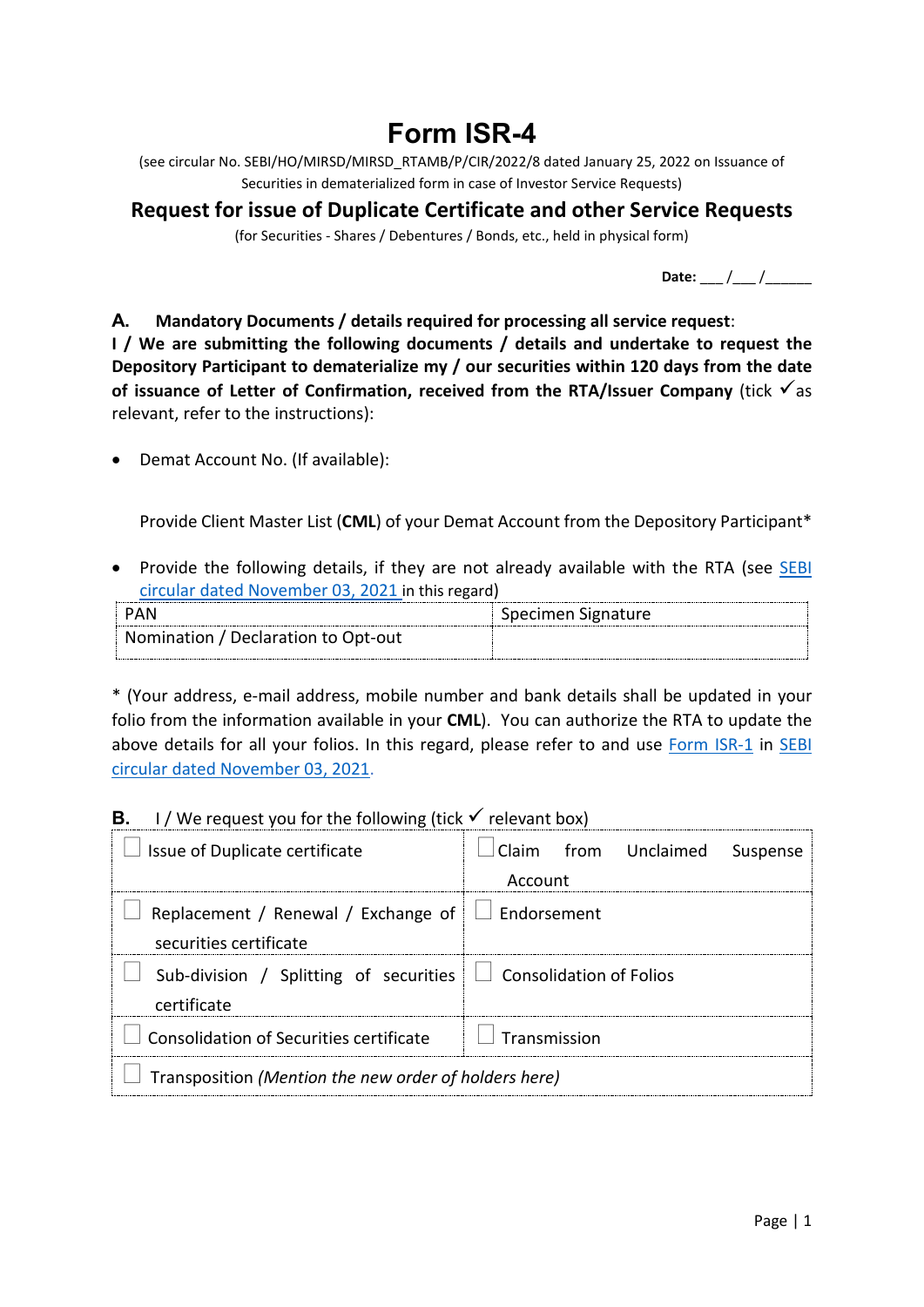#### **C. I / We are enclosing certificate(s) as detailed below\*\*:**

| Name of the Issuer Company         |    |
|------------------------------------|----|
| <b>Folio Number</b>                |    |
| Name(s) of the security holder(s)  | 1. |
| as per the certificate(s)          | 2. |
|                                    | 3. |
| Certificate numbers                |    |
| Distinctive numbers                |    |
| &<br>of<br>Number<br>value<br>Face |    |
| securities                         |    |

\*\* Wherever applicable / whichever details are available

#### **D. Document / details required for specific service request:**

- $I.$   $\Box$  Duplicate securities certificate
- $II.$   $\Box$  Claim from Unclaimed Suspense Account

| Securities claimed | (in numbers) |
|--------------------|--------------|
|                    | (in words)   |

- III.  $\Box$  Replacement / Renewal / Exchange of securities certificate ( that is defaced, mutilated, torn, decrepit, worn out or where the page on the reverse is fully utilized)
- IV. Endorsement
- $V.$   $\square$  Sub-division / Splitting of securities certificate
- VI.  $\Box$  Consolidation of securities certificate/Folios
- VII.  $\Box$  Transmission
- VIII. **Transposition**

*Provide / attach original securities certificate(s) for request for item numbers III to VIII above.*